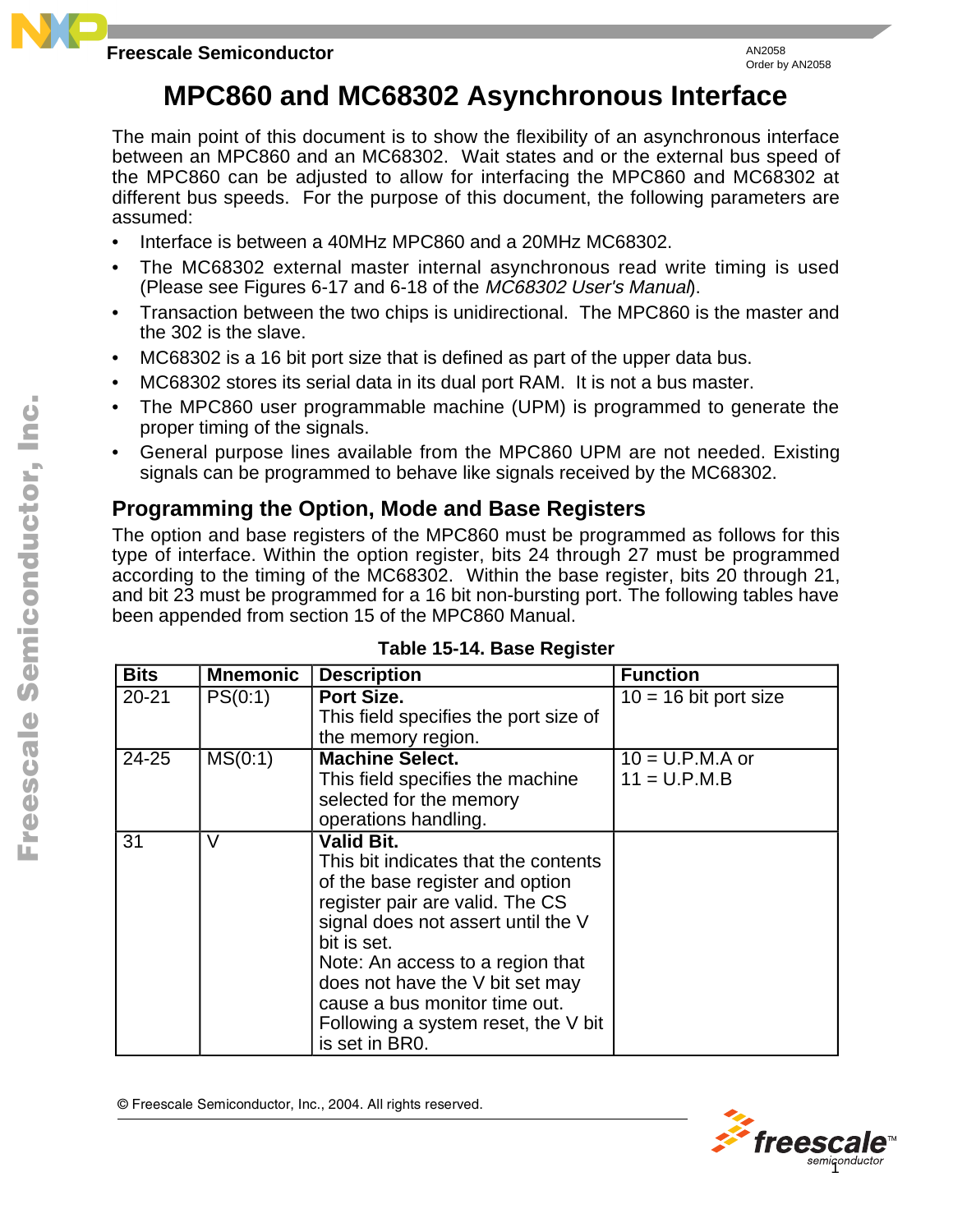

| <b>Bits</b> | <b>Mnemonic</b> | <b>Description</b>                                                                                                                                                                                                                                                                          | <b>Function</b>                                                          |
|-------------|-----------------|---------------------------------------------------------------------------------------------------------------------------------------------------------------------------------------------------------------------------------------------------------------------------------------------|--------------------------------------------------------------------------|
| 23          | BI              | <b>Burst Inhibit.</b><br>This attribute decides whether or<br>not this memory bank supports<br>burst accesses. In a non-burst<br>case, the memory controller<br>drives the BI signal active when<br>accessing this memory region.<br>Following a system reset, the BI<br>bit is set in OR0. | 1= Drive BI asserted. The<br>bank does not<br>support burst<br>accesses. |

## **Table 15-15. Option Register**

### **Table 15-16. Machine A Mode Register**

| <b>Bits</b> | <b>Mnemonic</b> | <b>Description</b>                                                                                                       | <b>Function</b>           |
|-------------|-----------------|--------------------------------------------------------------------------------------------------------------------------|---------------------------|
|             | <b>PTAE</b>     | <b>Periodic Timer A Enable</b>                                                                                           | $0 =$ Periodic timer A is |
|             |                 | This bit allows the periodic timer<br>A to request service. Note:<br>Following a system reset, the<br>PTAE bit is reset. | disabled                  |

# **Programming the Signals for a Successful MPC860 and MC68302 Interface**

For this interface, the MPC860 signals are programmed to communicate with the MC68302. With examination of the timing specifications and the number of wait states needed by the MC68302, the MPC860 can communicate successfully.

The active low MPC860 chip select signal is programmed to the MC68302 address strobe. The chip select's assertion can be interpreted as a MC68302 address strobe to emulate the MC68302 bus operation. Because you can program chip select like any other MPC860 signal, it makes programming the address strobe simple.

The active low signals BS[0] and BS[1] can be programmed for the upper and lower data strobe signals of the MC68302. These byte select signals are also convenient because they can be programmed using the user programmable machine like any other general purpose signal.

The read/write signal of the MPC860 can directly communicate with the same signal on the MC68302. The timing is not a problem since the read/write signal is asserted directly after the transfer start signal. BS[0] and BS[1] correspond with the byte lanes of the upper half of the data bus.

In Figure 1-1 the interface between the two parts is outlined. There are three three-state buffers. These buffers ensure that more than one device can drive the same line without creating bus contention (for five volt MC68302 parts only). However if a 3.3 volt MC68302 is used, the three-state buffers are not required. It is also important to note that a pull up resistor is connected to each signal keeping the lines high (unasserted) when there is no activity taking place. They should also be sized to meet the MC68302 negation times.

DTACK\* and IAC signals are not used in this interface. DTACK\* will be asserted internally by the MC68302 after a known number of wait states. IAC can be used as a debugging output to tell if the MC68302 is being selected. All that is needed for the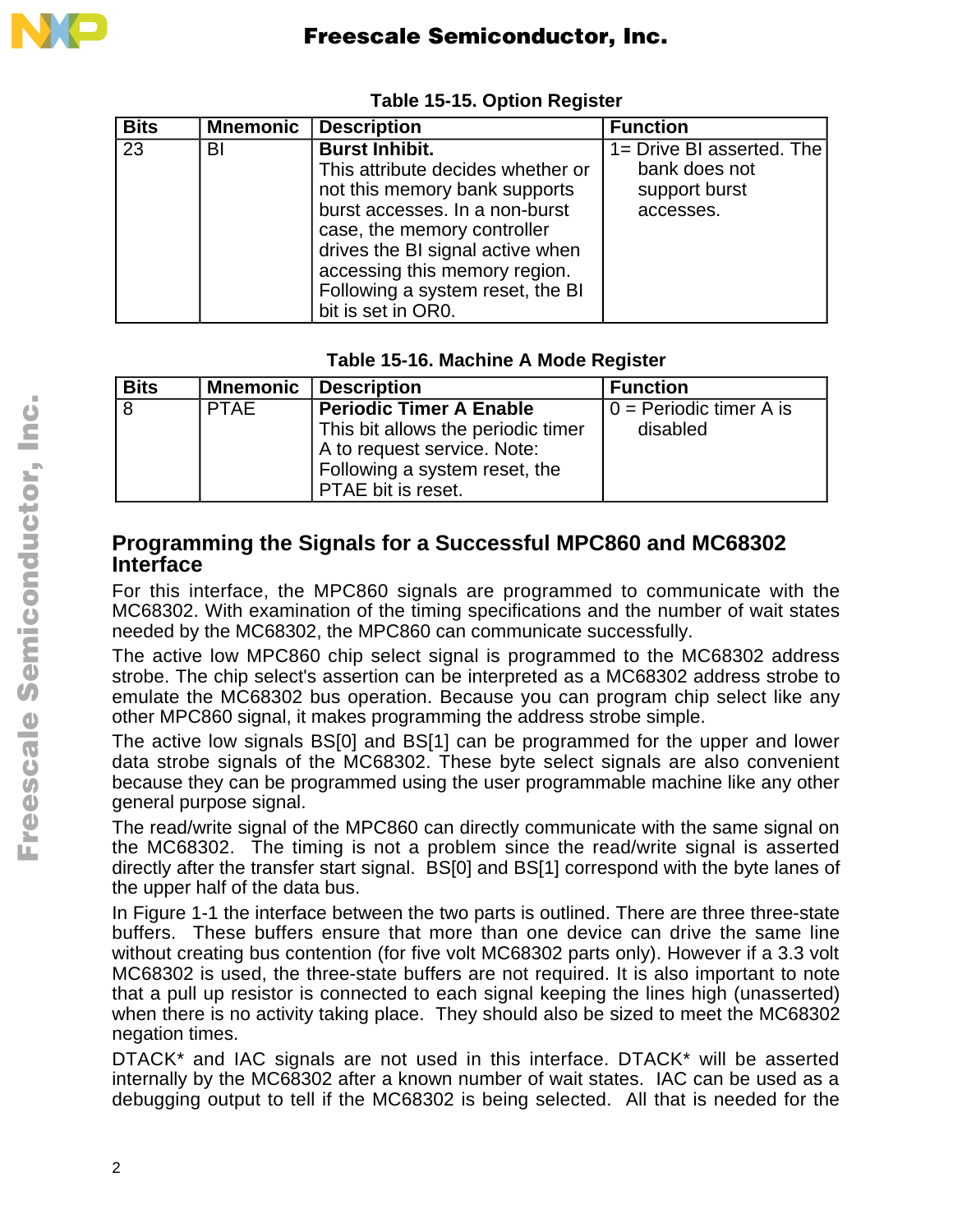

timing of the DTACK\* signal is the cycle length. In order for a 40MHz MPC860 to interface with a MC68302 three wait states must be included in the timing. This will push the number of MPC860 clocks needed to complete the cycle to fourteen (2 x [3 wait states+ 4 clocks] = 14). This interface requires fourteen entries in the UPM RAM. Although only eight entries are available for single read or write operation, the additional burst read and write entries can be used in this application since neither are used. A loop function can also be used to reduce the number entries, but was not included in this application note for clarity. Knowledge of this cycle and the relative bus speeds of the MPC860 and MC68302 enables the user to program the length of the MPC860's read or write cycle appropriately.

The MC68302 SCC's store all data in the internal dual port RAM of the MC68302. This is appropriate for low speed serial channels on the order of 64 kbps or less. It is possible for the MC68302 to obtain bus mastership of the MPC860 bus, but this design is outside of the scope of this document.

A copy of the UPM programming for this interface is available in the MCUinit 860 tool.

#### *How to Reach Us:*

**Home Page:**  www.freescale.com

**E-mail:**  support@freescale.com

#### **USA/Europe or Locations Not Listed:**

Freescale Semiconductor Technical Information Center, CH370 1300 N. Alma School Road Chandler, Arizona 85224 +1-800-521-6274 or +1-480-768-2130 support@freescale.com

#### **Europe, Middle East, and Africa:**

Freescale Halbleiter Deutschland GmbH Technical Information Center Schatzbogen 7 81829 Muenchen, Germany +44 1296 380 456 (English) +46 8 52200080 (English) +49 89 92103 559 (German) +33 1 69 35 48 48 (French) support@freescale.com

#### **Japan:**

Freescale Semiconductor Japan Ltd. **Headquarters** ARCO Tower 15F 1-8-1, Shimo-Meguro, Meguro-ku, Tokyo 153-0064 Japan 0120 191014 or +81 3 5437 9125 support.japan@freescale.com

#### **Asia/Pacific:**

Freescale Semiconductor Hong Kong Ltd. Technical Information Center 2 Dai King Street Tai Po Industrial Estate Tai Po, N.T., Hong Kong +800 2666 8080 support.asia@freescale.com

#### *For Literature Requests Only:*

Freescale Semiconductor Literature Distribution Center P.O. Box 5405 Denver, Colorado 80217 1-800-441-2447 or 303-675-2140 Fax: 303-675-2150 LDCForFreescaleSemiconductor@hibbertgroup.com

Information in this document is provided solely to enable system and software implementers to use Freescale Semiconductor products. There are no express or implied copyright licenses granted hereunder to design or fabricate any integrated circuits or integrated circuits based on the information in this document. Freescale Semiconductor reserves the right to make changes without further notice to any products herein. Freescale Semiconductor makes no warranty, representation or guarantee regarding the suitability of its products for any particular purpose, nor does Freescale Semiconductor assume any liability arising out of the application or use of any product or circuit, and specifically disclaims any and all liability, including without limitation consequential or incidental damages. "Typical" parameters which may be provided in Freescale Semiconductor data sheets and/or specifications can and do vary in different applications and actual performance may vary over time. All operating parameters, including "Typicals" must be validated for each customer application by customer's technical experts. Freescale Semiconductor does not convey any license under its patent rights nor the rights of others. Freescale Semiconductor products are not designed, intended, or authorized for use as components in systems intended for surgical implant into the body, or other applications intended to support or sustain life, or for any other application in which the failure of the Freescale Semiconductor product could create a situation where personal injury or death may occur. Should Buyer purchase or use Freescale Semiconductor products for any such unintended or unauthorized application, Buyer shall indemnify and hold Freescale Semiconductor and its officers, employees, subsidiaries, affiliates, and distributors harmless against all claims, costs, damages, and expenses, and reasonable attorney fees arising out of, directly or indirectly, any claim of personal injury or death associated with such unintended or unauthorized use, even if such claim alleges that Freescale Semiconductor was negligent regarding the design or manufacture of the part.